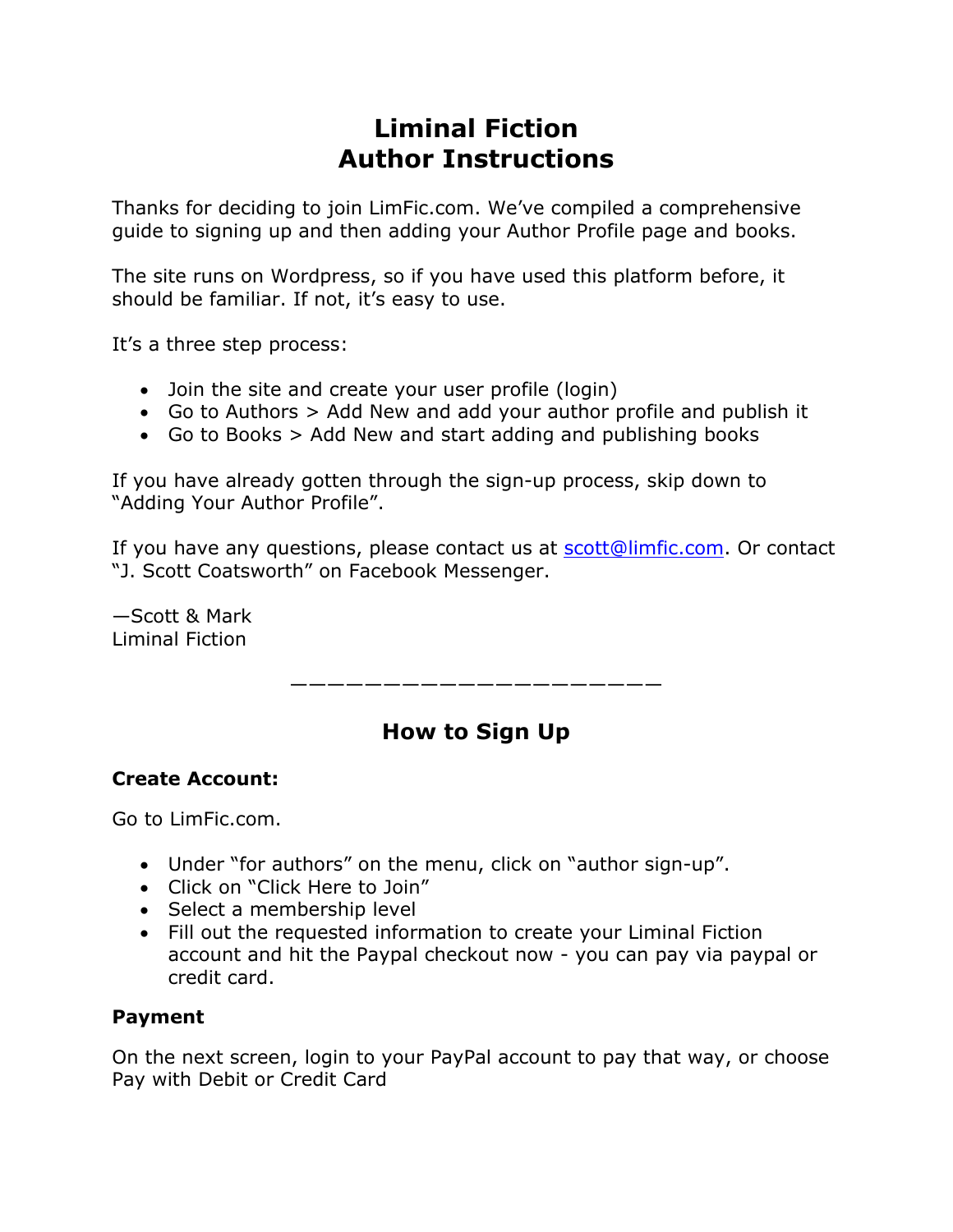If paying by PayPal:

- Login to your paypal account
- Click the Pay Now button
- Once you have paid, click on View Your Membership Account

If Paying by Credit Card:

- Fill out your information and click the Pay Now button
- On the next page, hit Complete Payment
- Once you have paid, click on View Your Membership Account

You should be logged in. If not (ie: if your name doesn't show up as a link on the top right corner of the website), do this step. Otherwise, skip to Options.

In the site menu, go to "for authors" and choose the author login link, or go to http://www.limfic.com/wp-login.php and login with the user account info you created above.

### **Options**

You'll now be on the Dashboard screen. You should see your available options, including **Media** (all images), **Books** (where you add/edit books), **Authors** (where you can add your author profile), **Anthology Stories** (where you can add your individual story to an existing anthology on the site), and **Profile** (your user account for the site). If not, contact us – we may need to change your Wordpress user level.

Click on Profile, enter your First and Last name, and the Update User at the bottom of the screen.

————————————————————

# **Adding Your Author Profile**

We have recently updated our login process. Once you login, you should now see the LimFic.com site, with a box of options at the top of the right sidebar. Clicking on "Manage Author Profile" will now take you to the back-end WordPress Dashboard.

Here are the detailed instructions for adding your author profile and your books.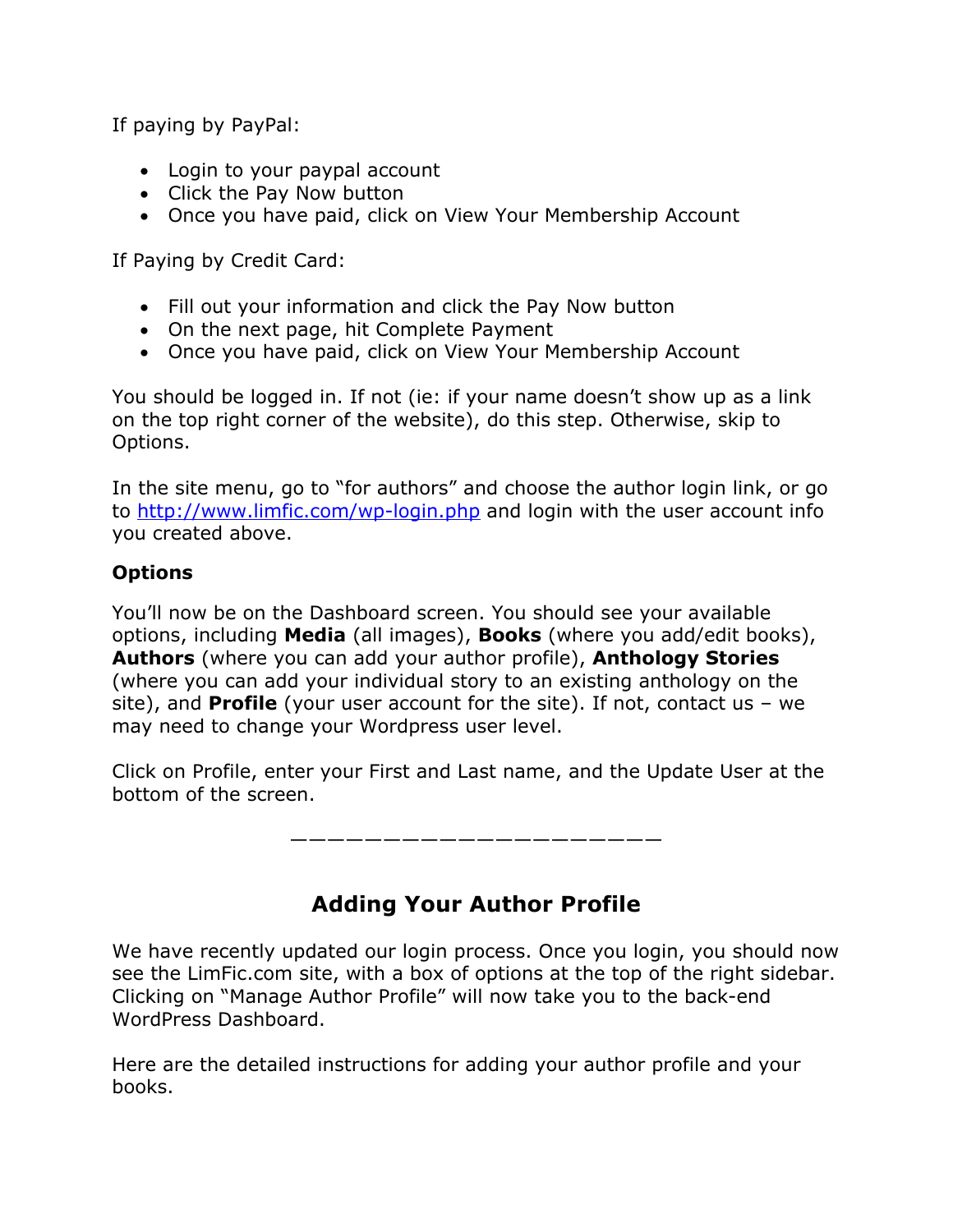#### **Login to Your Liminal Fiction User Account**

If you aren't already logged in (ie: your name doesn't show up as a link on the top right corner of the site), do this step. Otherwise, skip to author profile.

—Use the author login link (right column, top) or go to https://www.limfic.com/wp-login.ph and login

#### **Create Author Profile:**

—On the Dashboard screen, click on "Authors"

—Click on Add New

- Enter Title Here: Enter your author name like this: John Smith no subtitle or other information
- Author Photo: Upload your author photo or representational image. If you don't have one right now, search the media file for "Coming Soon" – we have a LimFic graphic for that. It's at the very end of the list.

Author Info:

- Sort By: Ignore the "sort by" field
- Email Address: Enter your email address this will appear on your profile without protection. If you prefer to keep it private, leave this field blank
- Short Bio: Enter a 2-3 paragraph standard author bio
- Social Media Links: Enter your social media links and website select the name of the site or "Website" for your own, and then enter the link. These will appear in the order you enter them. To add another, cluck Add Social Media Link and repeat the process.
- Book Grid: Book grids are the background things that let us put groupings of books on a page. For instance, the pairing and genre pages are made of book grids filtering for those two things. For authors, the book grid displays your own books in the order you choose. You can either choose a grouping (by series, for instance) or an order (oldest to newest or vice versa). You can change these any time you want.
- Publish: Hit the Publish button.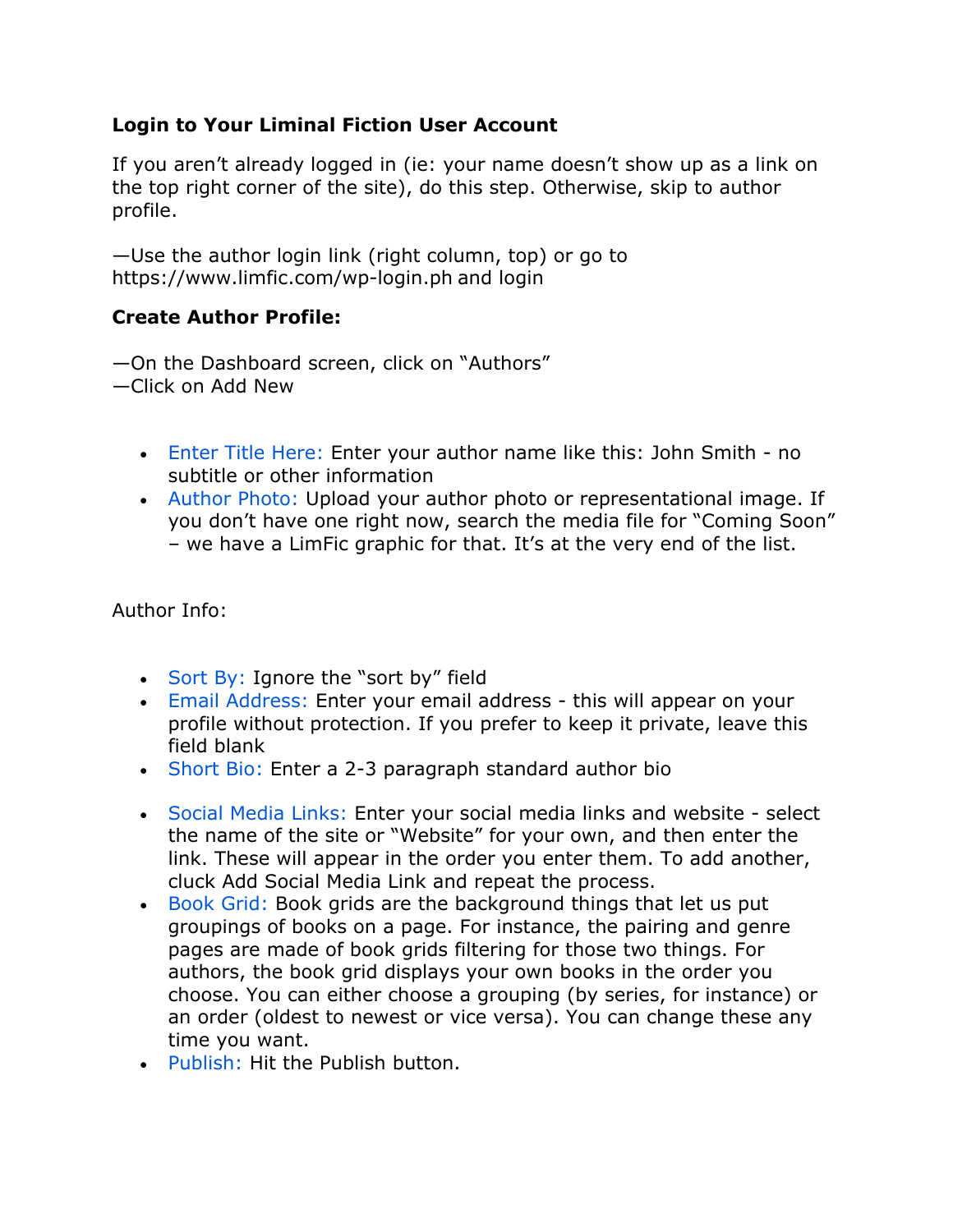If you need to edit your Author profile later, click on Authors (right-hand side) and All Authors. Scroll down the list, or use the search box near the top right, type the author name, and enter. Hover over the title and an edit link will appear, or just click the title.

Note: Once you publish your author profile, you will show up under both the "by author" page and the authors section of the Add New Book entry form.

————————————————————

### **Adding a Book:**

We have recently updated our login process. Once you login, you should now see the Liminal Fiction site, with a box of options at the top of the right sidebar. Clicking on "Manage Books" will now take you to the back-end WordPress Dashboard.

—Click on Books in the left-hand menu

—Click on Add New (hovering over books should also pull up the options) —Then start entering the first book via the form.

*Note - only these fields are currently searchable: title, subtitle, excerpt, blurb (summary), additional info, author and author bio.*

- Enter Title Here\*: Enter your book's title only like this: My Book Title no subtitle or other information
- Anthology: If this book is a multi-author anthology, check the box in this section. Then finish the book entry. Once the admin approves it, each author in the anthology can enter their individual story here: https://www.limfic.com/wpadmin/edit.php?post\_type=mbdb\_anthology\_story – click Add New, and then enter the story title, choose the anthology it goes with, and select the author and enter the story summary. Multi-author anthologies do NOT count against your book totals. If the anthology is already listed on LimFic.com, just go to Anthology Stories (the link above), choose the anthology from the drop-down memo, and input your title, author and blurb info, and then hit "publish"
- Cover: Upload your cover this should be 600 pixels wide or bigger we have a plugin that will size it down to 600 pixels automatically. Leave the caption empty. For Title and Alt-Text, please enter as "Title – Author Name – Series (if applicable)". If it doesn't let you add these, that's ok – we standardize these weekly on the back end too, just in case. Then click the blue "Use this File" button on the bottom right.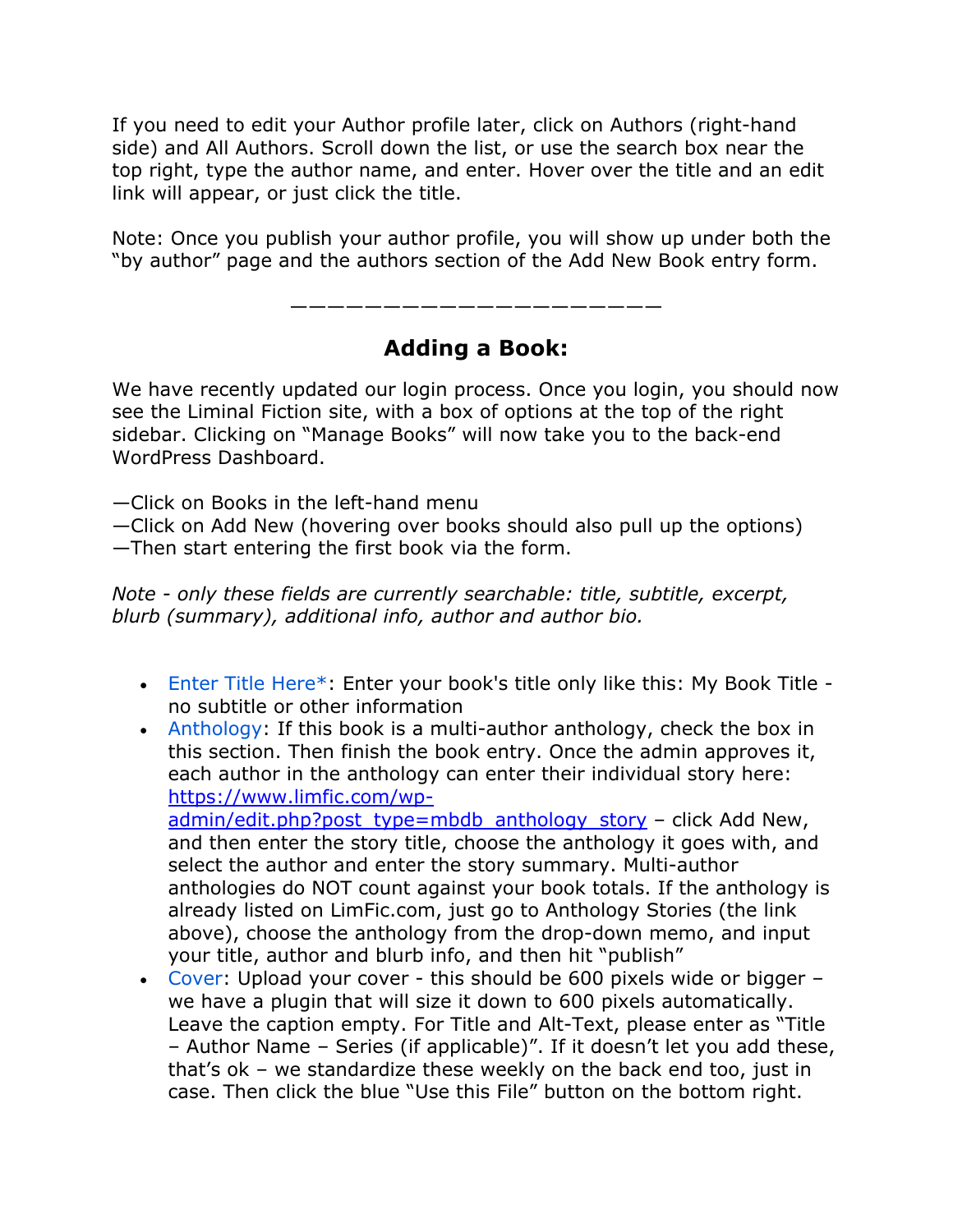• Summary\*: Enter your book's blurb. Be sure the tab at the upper right is set to Visual if you want formatting (italics, etc) to copy over. We do not police content, but if your story includes sensitive topics or other controversial content, feel free to note that in the book description.

Book Details:

- Subtitle\*: Use this field for your Series name and volume: My Sci Fi Series V1, V2 etc. You can also use it for a subtitle, if you have one. This field is optional.
- Author: Choose yourself from the list or add yourself if it's the first time. If you do not see your author name listed, finish the book and save or publish it, and then go to Authors (tab on the left of the dashboard) and make sure a) you entered your author profile there, b) that you published it, and c) that the Author Info > Sort By drop down is selected for Lastname, Firstname. Publish or update the Author profile, and then go back to Books > All Books, and click on your book title to edit it and add your author name.
- Release Date: click in the field and a calendar will come up to choose your date.
- Publisher: Choose from the pull-down menu. If your publisher is not listed, **send your request to scott@limfic.com**, or contact "J. Scott Coatsworth" via messenger and I can add it for you. For self publishers, you can choose either Independently Published, or if you have a "publisher" website and name, send it to me to add. The "Independently Published" option does not include a link to a website. If you do not hear back from Scott right away, go ahead and publish the book listing. Once the publisher has been added, you can edit the book and add it to the listing.

Note: if you have books that you want to list (or edit) that are not currently available for whatever reason – contract lapse, publisher closure, etc – there's a "publisher" option for that: "Not Currently Published". See also the "retailer links" section below. Alternately, you can move a current book to draft status if it's no longer available and you do not want it to show up.

- Goodreads Link: Self explanatory
- Series Order: This field is only for sorting, and does not appear on your book listing, so if you have stories that appear between novels, you can number them with decimals - ie: 1.5 for a short story that comes between books one and two. For a multi volume omnibus, you can use .5 to put it at the start, or a high number like 99 to put it at the end.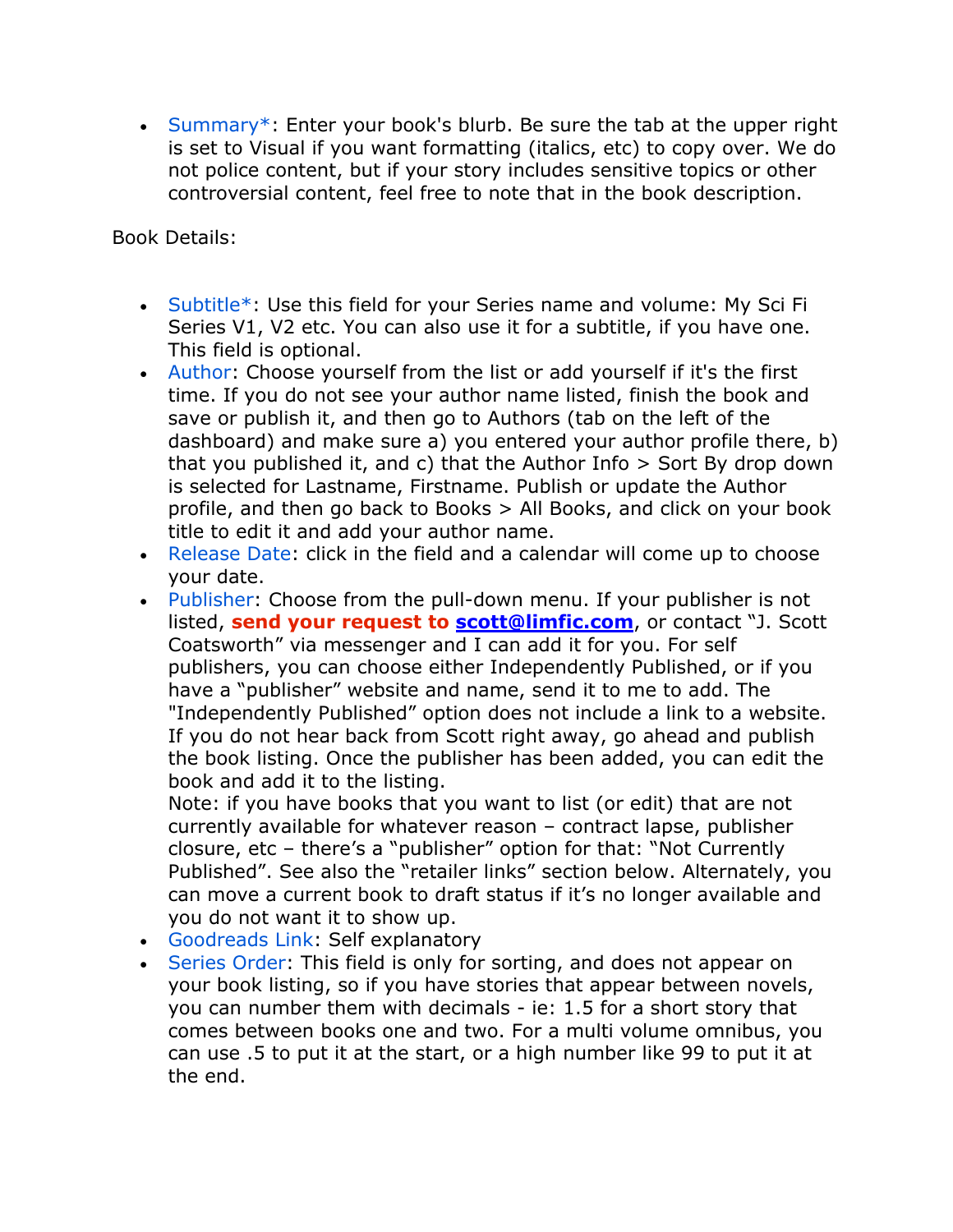- Formats & Editions: Enter your various formats and editions. For eBooks you can enter just the formats you have available. If desired, you may list the price; for paper you may choose to add page numbers, and other details, such as dimensions. All details beyond naming the formats are optional. After you enter up your first format, click the Add New Edition to add your next one. In this plugin/app,  $edition = format.$
- Series: If the book is part of a series, click "Add New Series" and enter series name there
- Genres: Choose any genres that apply from the rest of the list. Include both the generic genre (ie: Fantasy) and specific genre (ie: Fantasy: Urban) if there is one. If you would like a genre added, send your request to **scott@limfic.com**, or contact "J. Scott Coatsworth" via messenger.
- Tags: This is the keywords field you can choose from the existing list (which is quite long) or type in or paste in your own. Tags have recently been re-organized in these broad categories:
	- o Format: All things about the book itself
	- o What: A grab bag of stuff your book might be about that doesn't rise to the level of trope (there's a separate field for that)
	- o When: Historical and generic time frames for the story
	- o Where: Actual and generic place locations for the story
	- $\circ$  Who: Basically anything that breathes, from humans and humanlike creatures to dragons, wolf shifters, and aliems

Note: there are also separate tags for taboo and possible trigger content.

Special format tags:

**Audio Books:** If this is an audio book, check off "format – audiobooks" in tags, and your book will appear in that section.

**Free Books:** Choose "format – free" to have your book listed in the free section. These should be perma free books.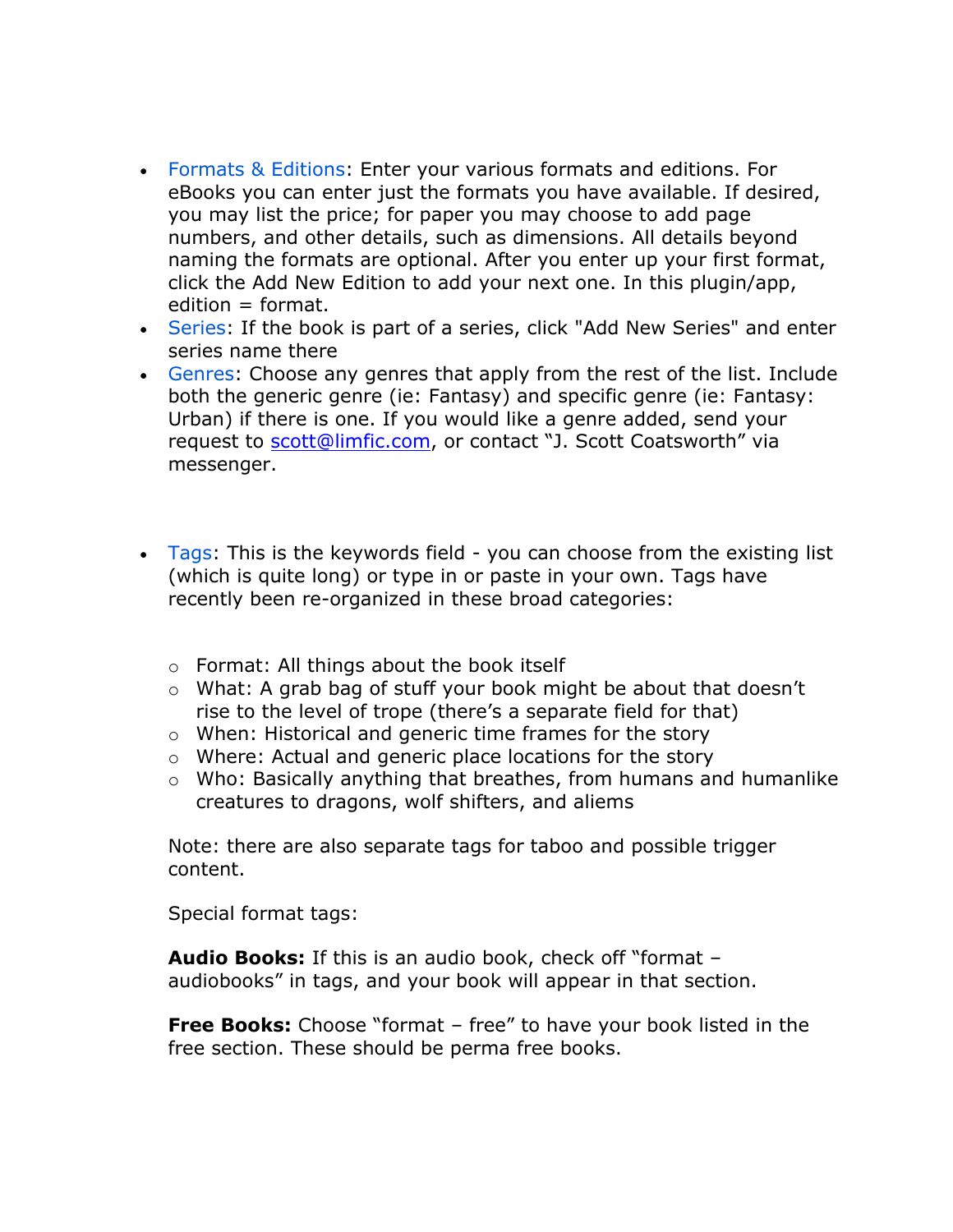**NetGalley Users:** If you offer your books for review via NetGalley, we will eventually have a way to add your book to the NetGalley section of the site when you choose NetGalley as one of your retailers. In the meantime, we have a workaround. Choose "format – netgalley" under tags, and your book will appear in that section.

**Payhip Users:** If you sell via Payhip, we will eventually have a way to add your book to the Payhip section of the site when you choose Payhip as one of your retailers. In the meantime, we have a workaround. Check off "format – payhip" under tags, and your book will appear in that section.

**Vella Stories:** If this is a Vella serial tale, check off "format – kindle vella" in tags, and your book will appear in that section.

We've decided to make the tags field admin-only in order to keep it organized. That doesn't mean you can't get a new tag added – just send your request to scott@limfic.com or contact "J. Scott Coatsworth" via messenger.

- Cover Artist: select or enter your cover artist name (optional)
- Illustrator: select or enter your illustrator name, if appropriate (ie: for illustrations inside the book) (optional)
- Editors: If your work is an anthology and has a named editor, select or enter the name here. You can also include your novel/novella etc editor, if you'd like (optional)
- Excerpt: Enter an excerpt (optional). You can also use your Amazon book code to add a Kindle live preview, if your book is on Amazon.
- Reviews: Enter a review (optional)

Additional Information Section:

These are the custom fields we added. They are mostly self-explanatory, but we'll run through each one here:

- Tropes: We have listed some of the most common tropes in spec fic. Selecting these helps readers who look for those tropes find your book.
- Word Count: Please enter this as a whole number, no abbreviations, decimals or commas.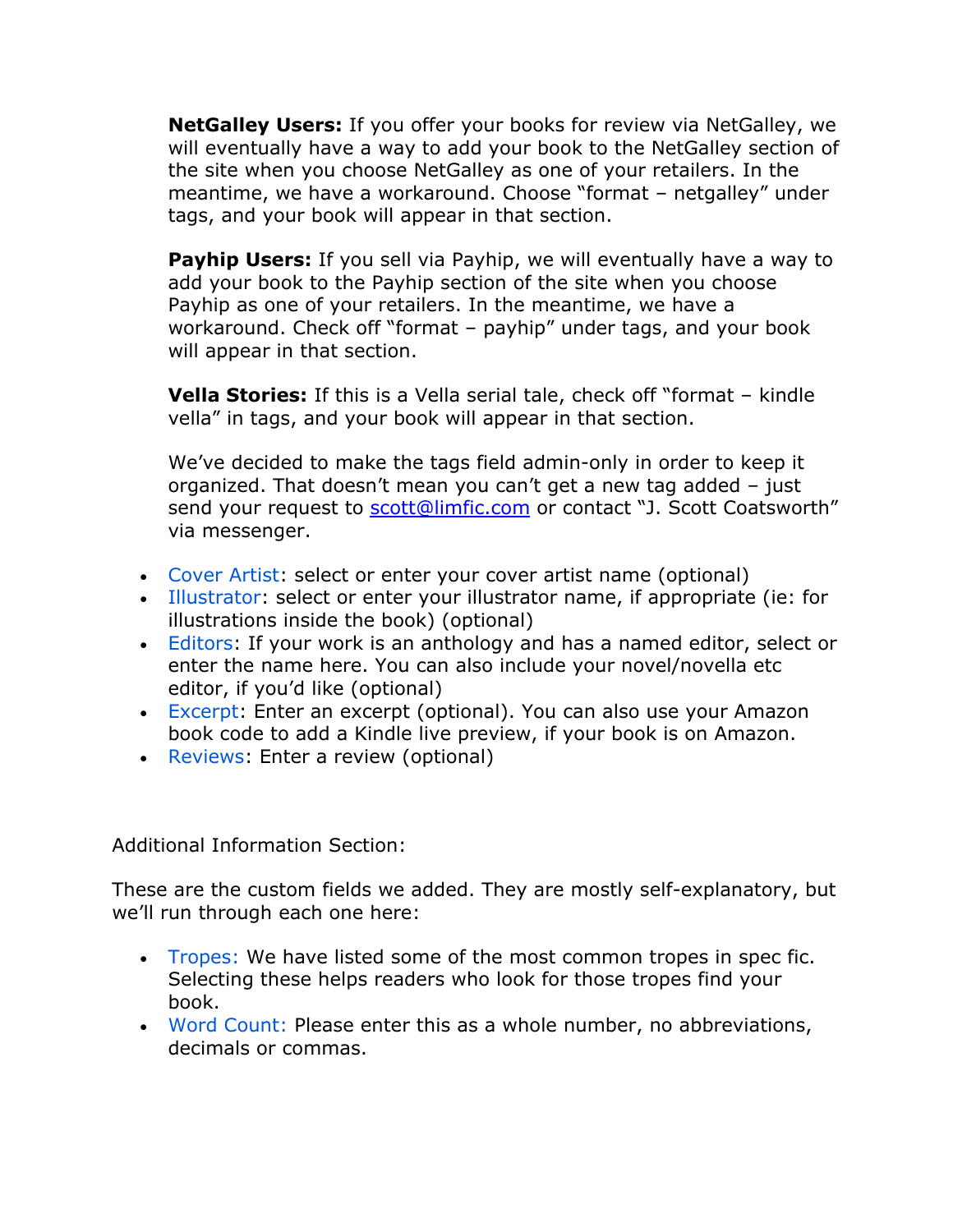- Setting: This indicates where the story takes place primarily. It's especially useful for stories that take place on Earth, although you can also list your planet etc for sci fi.
- Languages Available: If we are missing a language, let us know. We tried to choose the more commonly used ones.
- Series Type: This field helps readers distinguish between series like trilogies that are dependent upon one another, and series that are more loosely connected.
- Additional Information\*: Enter any additional info can be a post about why you wrote the book, warnings, etc (optional)
- Retailer Links: Add each retailer your book is listed with use the pulldown to choose the retailer, and the link field to add the link. These will appear in the order you enter them. If one of your retailers is not listed, **send your request to scott@limfic.com**, or contact "J. Scott Coatsworth" via messenger. Note: On Amazon links, it's a good idea to delete everything in the link from ref= onward. We have an Amazon affiliate account, and without a clean link, this can cause the link to be broken.

Note: if you have books that you want to list (or edit) that are not currently available for whatever reason – contract lapse, publisher closure, etc – there's also a "retailer link" option for that: "Not Currently Published". Just put a link to a page or post on your own website explaining why the title is not currently for sale. Alternately, you can move a current book to draft status if it's no longer available and you do not want it to show up.

• Download Links: If your book is available for free somewhere as a download, you can add that link/those links here

When done, hit the blue "Publish" button on the bottom right. If you are not ready to publish the listing yet, hit "Save Draft" (bottom left). You can always edit the book by choosing Books  $>$  All Books later.

If you need to edit a book, click on Books (right-hand side) and All Books. Scroll down the list, or use the search box near the top right, type the book name, and enter. Hover over the title and an edit link will appear, or just click the title.

#### **Adding a Sale:**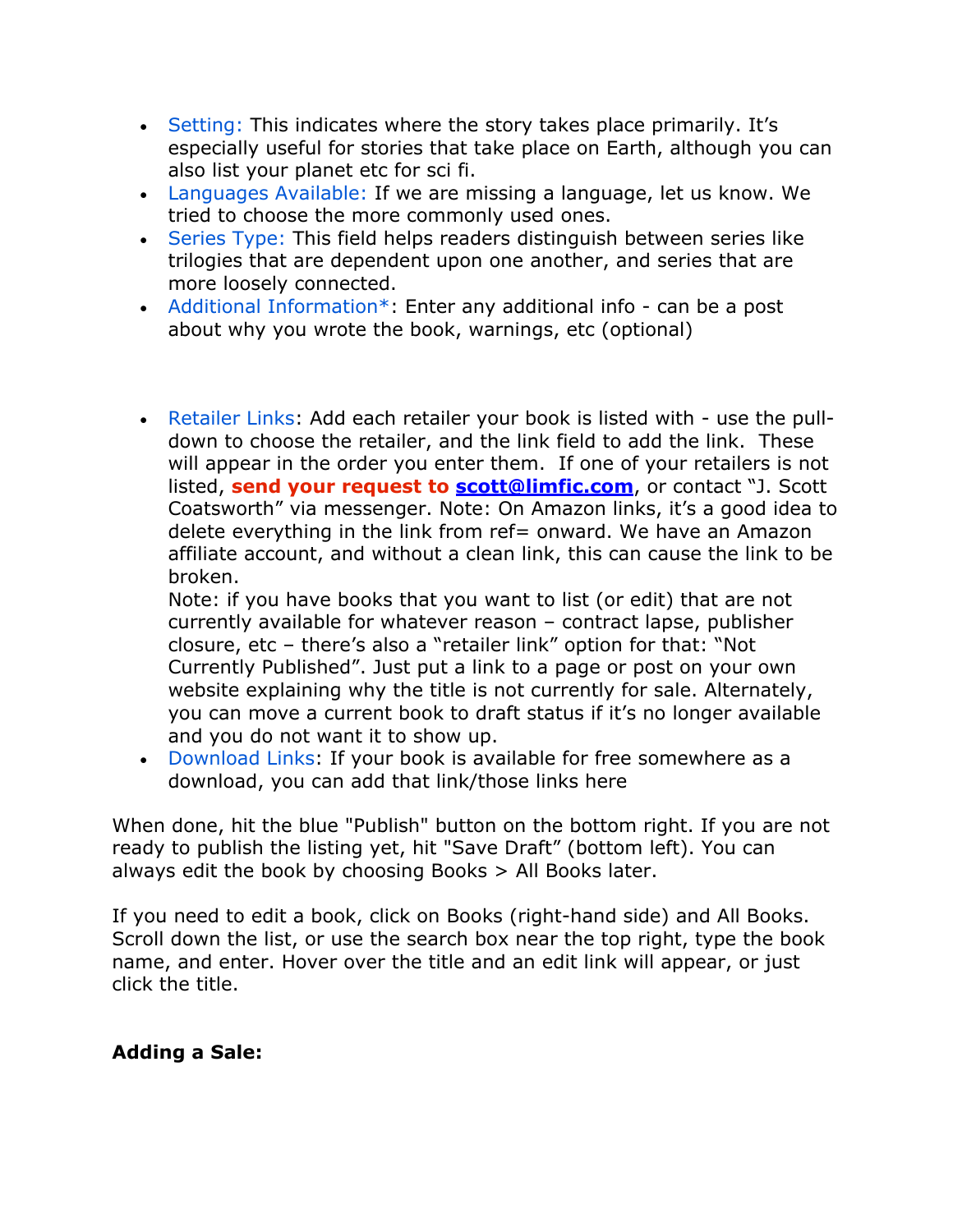Are your books on sale? You can now add a multiple book sale in about 60 seconds. Just go to the Book Sales section on the sidebar after you login. Then:

- Click "Add New"
- On the next screen, give it a title that will help you recognize that sale in your All Sales list
- Enter the Sale Start Date and Sale End Date.
- Sale Description: Enter a short description of the sale, including any discount codes, if needed. Do NOT add the vendor(s) where the book(s) are on sale here. Those will be added automatically from the options you check in the Retailers section.
- Retailer(s) Having This Sale: As noted above, these will be added to your sale description automatically as "at Amazon, Barnes & Noble" etc.
- Books On Sale: Check off all books that this sale applies to. Note: If you have multiple sales going at once, just add a "sale" for each one.

You can schedule sales in advance here too! And once your sale date passes, the sale notification will drop off the live site automatically, and the book will also disappear from the Sales section.

### **Deactivating A Book:**

To deactivate a book so it doesn't "count" against your total, or to hide it if it is not currently available, click on the title of the book in All Books to edit it. At the bottom of the screen, click on the "Edit" link next to Status: Published, and choose "Draft". Hit OK, then click the blue "Update" button at the bottom right. Once this is done, the book will still show on your list, but with a "draft" note under the title.

To add the book back to the site, just hit the Publish button again.

*Note: You can also "trash" a book by hovering over the title and clicking the "trash" link that appears. Doing so will move it out of your list, but it will be in your trash can, accessible for a period of time by clicking the "trash" link near the top. We may periodically clear out the trash on the site to keep the database running cleanly.*



# **Any Questions?**